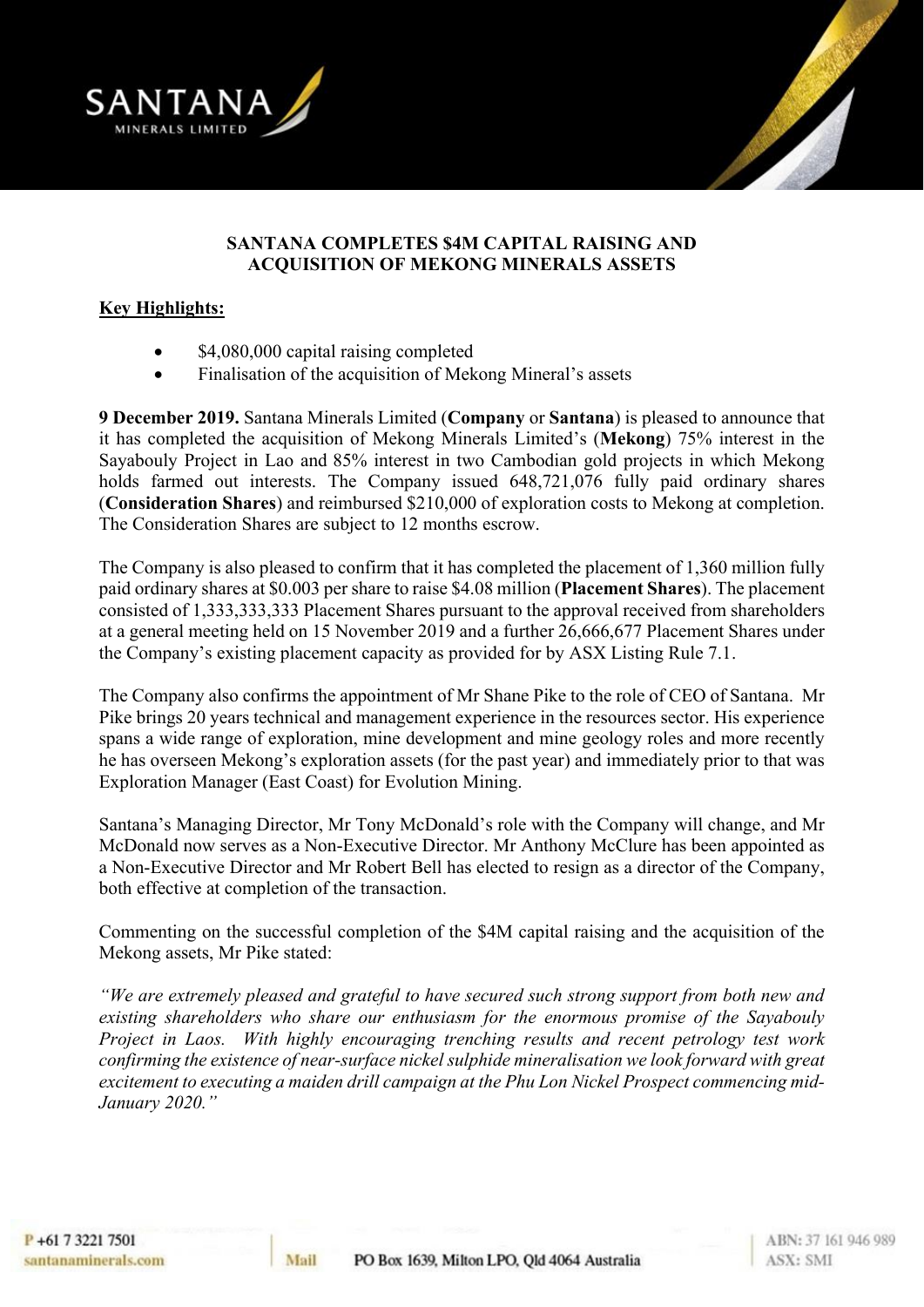

For the purpose of section 708A(5) of the *Corporations Act 2001 (Cth)* (**Act**), the Company confirms that:

- 1. The Consideration Shares and the Placement Shares were issued without disclosure to investors under Part 6D.2 of the Act.
- 2. This notice is being given under paragraph 708A(5)(e) of the Act.
- 3. As at the date of this notice, the Company has complied with the provisions of Chapter 2M of the Act as they apply to the Company and section 674 of the Act.
- 4. Except as set out in this notice, as at the date of this notice there is no information:
	- a) that has been excluded from a continuous disclosure notice given to ASX in accordance with the ASX Listing Rules; and
	- b) that investors and their professional advisers would reasonably require for the purpose of making an informed assessment of:
		- i. the assets and liabilities, financial position and performance, profits and losses and prospects of the Company; or
		- ii. the rights and liabilities attaching to fully paid ordinary shares.

An Appendix 3B in respect of the Consideration Shares and Placement Shares is attached to this announcement.

This announcement has been authorised for release to the ASX by the CEO on behalf of the Board.

For further information, please contact:

Shane Pike Cameron Peacock +61 417 671 301 or +61 439 908 732 [shane.pike@santanaminerals.com](mailto:shanepike@mekongminerals.com) [cpeacock@santanaminerals.com](mailto:cpeacock@santanaminerals.com)

Chief Executive Officer Investor Relations & Business Development

#### **About Santana**

Santana is a nickel and precious metals explorer, focusing on the Sayabouly Project in Laos which contains the Phu Lon Nickel Prospect.

Santana's precious metals projects include an 85% interest in the Cambodian Gold Projects (in joint-venture with Emerald Resources), a right to earn-in to an 80% interest in the Cuitaboca Silver-Gold project in Sinaloa State and an 85% interest in the Becker Gold project, Chile.

Additional information about Santana and its projects is available on the website[: www.santanaminerals.com](http://www.santanaminerals.com/)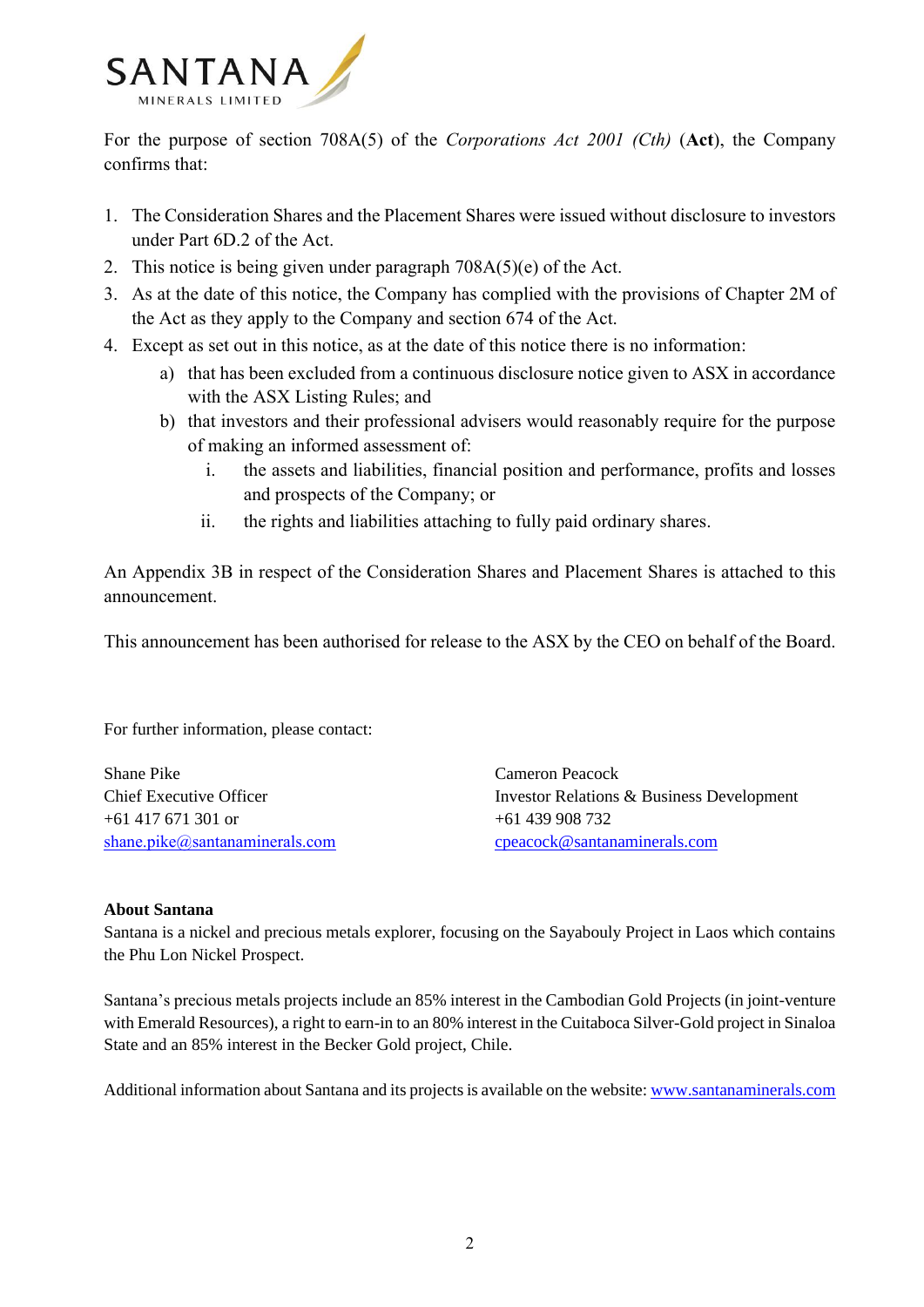## **Appendix 3B**

## **New issue announcement, application for quotation of additional securities and agreement**

*Information or documents not available now must be given to ASX as soon as available. Information and documents given to ASX become ASX's property and may be made public.*

Introduced 01/07/96 Origin: Appendix 5 Amended 01/07/98, 01/09/99, 01/07/00, 30/09/01, 11/03/02, 01/01/03, 24/10/05, 01/08/12, 04/03/13

Name of entity

and dates for conversion)

ABN

37 161 946 989

We (the entity) give ASX the following information.

#### **Part 1 - All issues**

*You must complete the relevant sections (attach sheets if there is not enough space).*

1 <sup>+</sup>Class of +securities issued or to be issued Fully Paid Ordinary Shares 2 Number of +securities issued or to be issued (if known) or maximum number which may be issued i) 648,721,076 Shares (Consideration Shares) ii) 1,333,333,333 Shares (Placement Shares A) iii) 26,666,677 Shares (Placement Shares B) 3 Principal terms of the +securities (e.g. if options, exercise price and expiry date; if partly paid <sup>+</sup>securities, the amount outstanding and due dates for payment; if  $+$ convertible securities, the conversion price i) Fully Paid Ordinary Shares. ii) Fully Paid Ordinary Shares. iii) Fully Paid Ordinary Shares.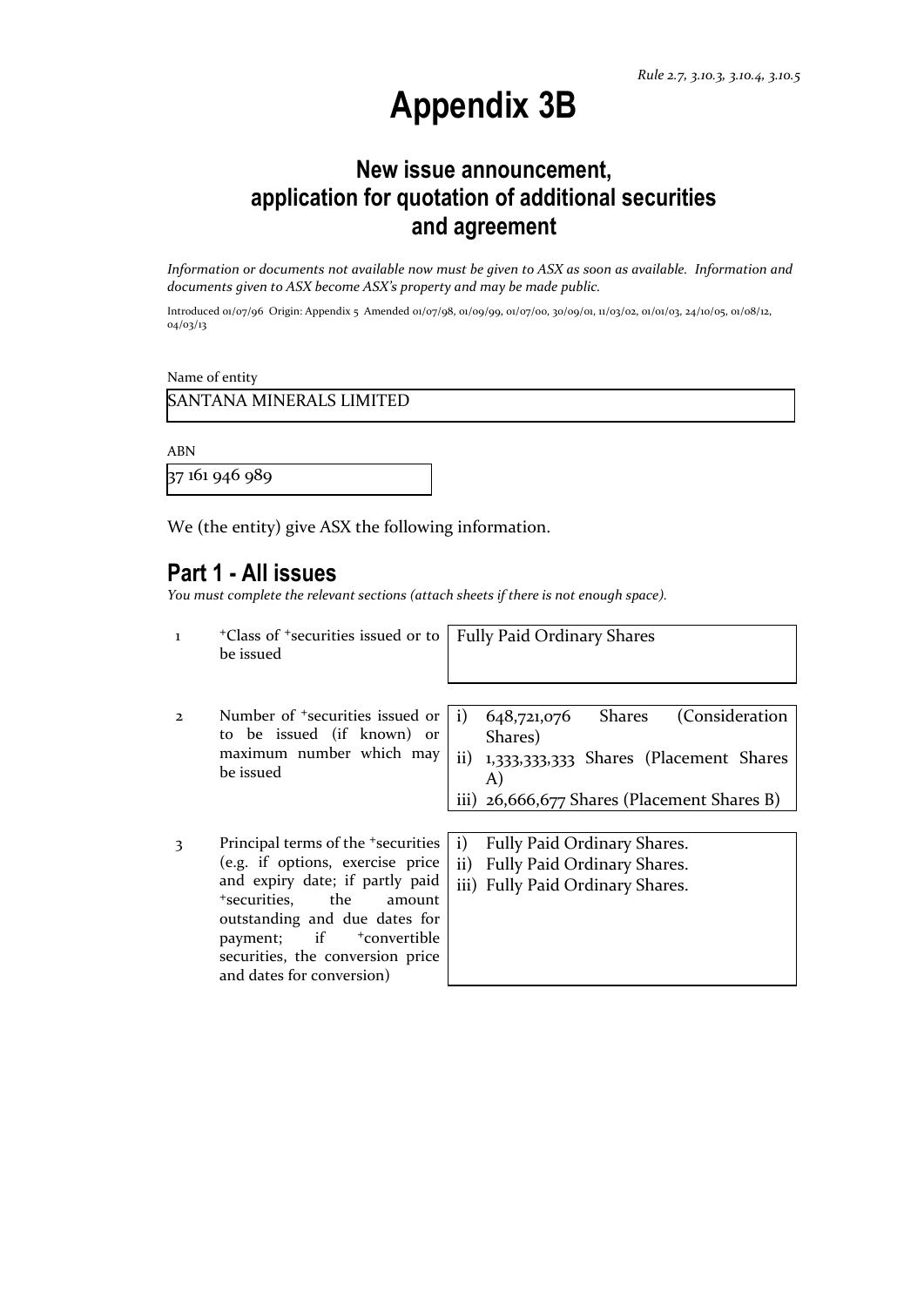| 4 | Do the <sup>+</sup> securities rank equally<br>in all respects from the <sup>+</sup> issue<br>date with an existing <sup>+</sup> class of<br>quoted +securities?                                                                                                                                                                                                                                                                                         | i)<br>Yes<br>$\mathbf{ii}$<br>Yes<br>iii)<br>Yes                                                                                                                                                                                                                                                                                                                                                                                                                                                                                                                                                                                                                                          |
|---|----------------------------------------------------------------------------------------------------------------------------------------------------------------------------------------------------------------------------------------------------------------------------------------------------------------------------------------------------------------------------------------------------------------------------------------------------------|-------------------------------------------------------------------------------------------------------------------------------------------------------------------------------------------------------------------------------------------------------------------------------------------------------------------------------------------------------------------------------------------------------------------------------------------------------------------------------------------------------------------------------------------------------------------------------------------------------------------------------------------------------------------------------------------|
|   | If the additional <sup>+</sup> securities do<br>not rank equally, please state:<br>the date from which they do<br>$\bullet$<br>the extent to which they<br>participate<br>for<br>the<br>next<br>dividend, (in the case of a<br>distribution)<br>trust,<br>or<br>interest payment<br>the extent to which they do<br>$\bullet$<br>not rank equally, other than<br>in relation to the<br>next<br>distribution<br>dividend,<br><b>or</b><br>interest payment |                                                                                                                                                                                                                                                                                                                                                                                                                                                                                                                                                                                                                                                                                           |
| 5 | Issue price or consideration                                                                                                                                                                                                                                                                                                                                                                                                                             | 648,721,076 fully paid ordinary shares<br>$\mathbf{i}$<br>issued<br>consideration for<br>as<br>the<br>acquisition of Mekong's 75% interest<br>in the Sayabouly Project in Lao and<br>85% interest in two Cambodian gold<br>projects in which Mekong holds<br>farmed out interests (as announced on<br>17 July 2019) at a deemed issue price of<br>\$0.003 per share.<br>\$0.003 per share<br>$\rm ii)$<br>iii)<br>\$0.003 per share.                                                                                                                                                                                                                                                      |
| 6 | Purpose of the issue<br>(If issued as consideration for<br>the acquisition of assets, clearly<br>identify those assets)                                                                                                                                                                                                                                                                                                                                  | $\mathbf{i}$<br>Consideration for the acquisition of<br>Mekong's<br>$75\%$<br>interest<br>in<br>the<br>Sayabouly Project in Lao and 85%<br>interest in two Cambodian<br>gold<br>in which Mekong holds<br>projects<br>farmed out interests, as detailed in the<br>Company's 17 July 2019 announcement<br>and notice of general meeting<br>announced on 17 October 2019.<br>Funds raised will be used as set out at<br>$\rm ii)$<br>Section 4.5 of the Notice of General<br>Meeting of Shareholders announced<br>on 17 October 2019.<br>Funds raised will be used as set out at<br>iii)<br>Section 4.5 of the Notice of General<br>Meeting of Shareholders announced<br>on 17 October 2019. |
|   |                                                                                                                                                                                                                                                                                                                                                                                                                                                          |                                                                                                                                                                                                                                                                                                                                                                                                                                                                                                                                                                                                                                                                                           |

<sup>+</sup> See chapter 19 for defined terms.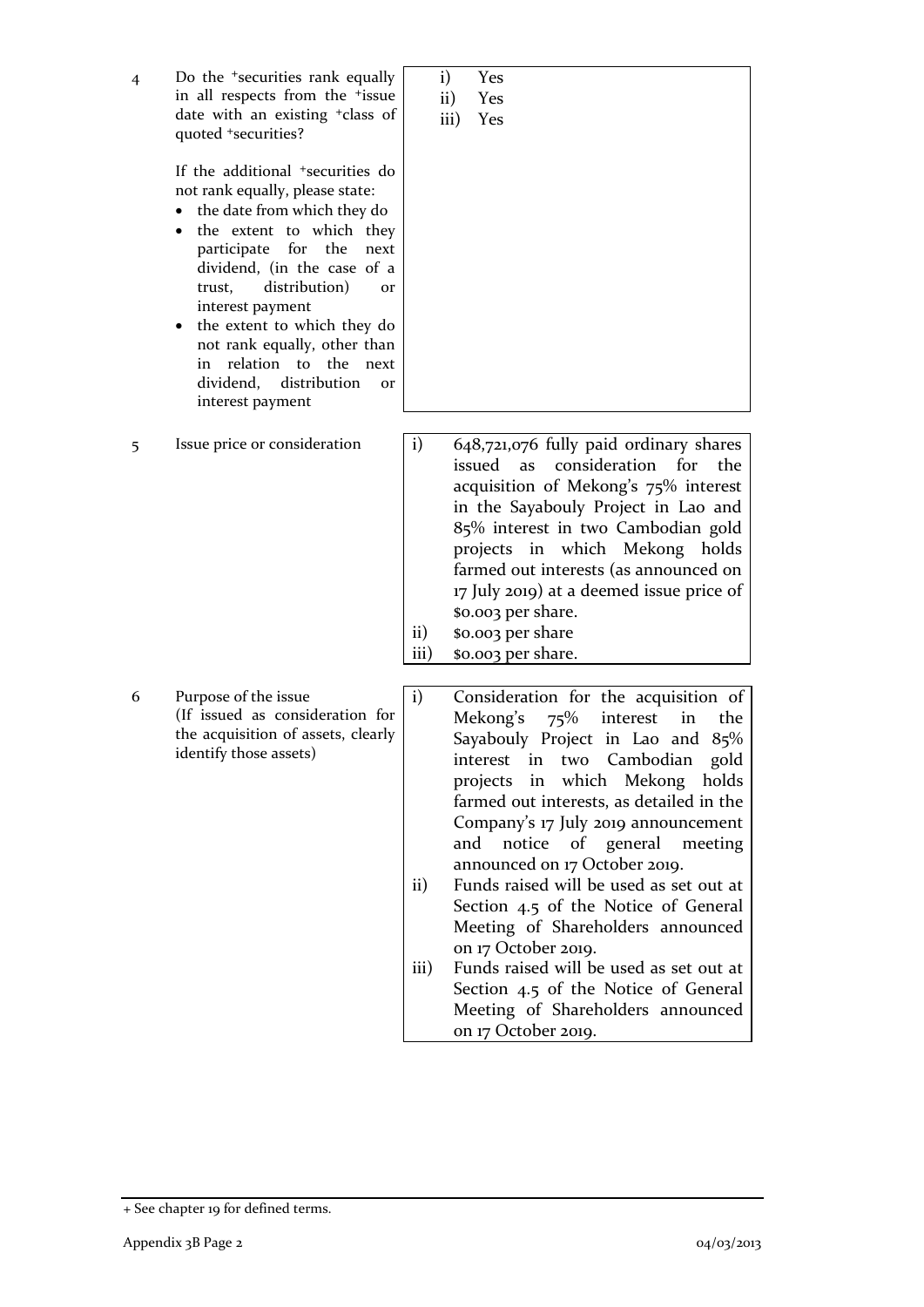| 6a | Is the entity an <sup>+</sup> eligible entity<br>that<br>has<br>obtained<br>security<br>holder approval under rule 7.1A?<br>If Yes, complete sections 6b - 6h<br>in relation to the <sup>+</sup> securities the<br>subject of this Appendix 3B, and<br>comply with section 6i | N <sub>o</sub>                                                       |
|----|-------------------------------------------------------------------------------------------------------------------------------------------------------------------------------------------------------------------------------------------------------------------------------|----------------------------------------------------------------------|
|    |                                                                                                                                                                                                                                                                               |                                                                      |
| 6b | The date the security holder<br>resolution under rule 7.1A was<br>passed                                                                                                                                                                                                      | Not applicable                                                       |
| 6c | Number of <sup>+</sup> securities issued<br>holder<br>without<br>security<br>approval under rule 7.1                                                                                                                                                                          | 26,666,677 Placement Shares B                                        |
| 6d | Number of <sup>+</sup> securities issued<br>with security holder approval<br>under rule 7.1A                                                                                                                                                                                  | Not applicable                                                       |
| 6e | Number of <sup>+</sup> securities issued<br>with security holder approval<br>under rule 7.3, or<br>another<br>specific security holder approval<br>(specify date of meeting)                                                                                                  | 648,721,076 Consideration Shares<br>1,333,333,333 Placement Shares A |
| 6f | Number of <sup>+</sup> securities issued<br>under an exception in rule 7.2                                                                                                                                                                                                    | Not applicable                                                       |
| 6g | If <sup>+</sup> securities issued under rule<br>7.1A, was issue price at least 75%<br>of 15 day VWAP as calculated<br>under rule 7.1A.3? Include the<br>tissue date and both values.<br>Include the source of the VWAP<br>calculation.                                        | Not applicable                                                       |
| 6h | If <sup>+</sup> securities were issued under<br>7.1A<br>for<br>non-cash<br>rule<br>consideration,<br>date<br>state<br><sub>on</sub><br>valuation<br>which<br>of<br>consideration was released to<br><b>ASX Market Announcements</b>                                           | Not applicable                                                       |
| 6i | Calculate the entity's remaining<br>issue capacity under rule 7.1 and<br>rule 7.1A - complete Annexure 1<br>and release to ASX Market<br>Announcements                                                                                                                        | 7.1 - 371,925,156<br>$7.1A - N.A.$                                   |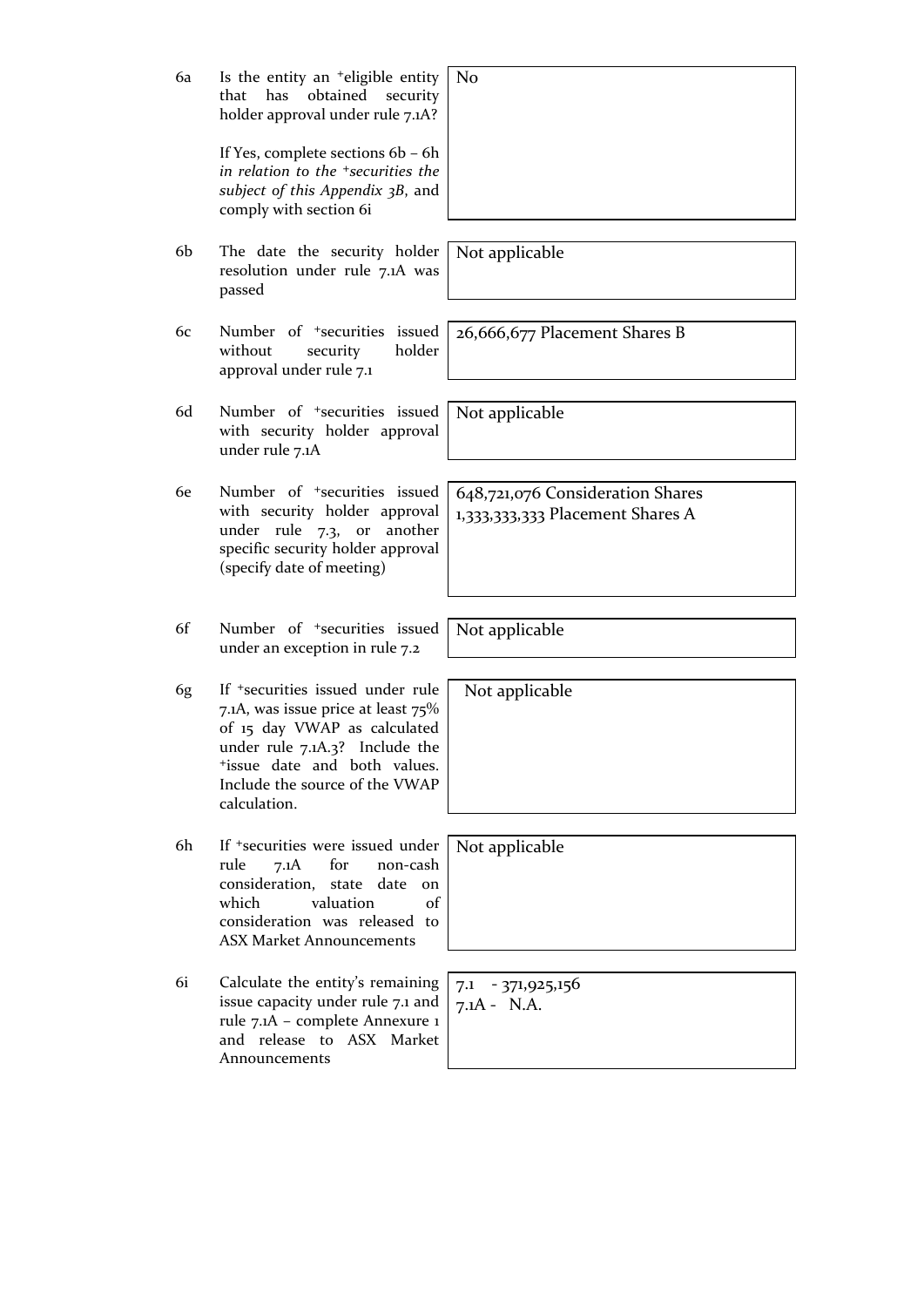7 <sup>+</sup>Issue dates

> Note: The issue date may be prescribed by ASX (refer to the definition of issue date in rule 19.12). For example, the issue date for a pro rata entitlement issue must comply with the applicable timetable in Appendix 7A.

Cross reference: item 33 of Appendix 3B.

8 Number and <sup>+</sup>class of all <sup>+</sup>securities quoted on ASX (*including* the <sup>+</sup>securities in section 2 if applicable)

| Number        | <sup>+</sup> Class                |
|---------------|-----------------------------------|
| 2,683,945,564 | <b>Fully Paid Ordinary Shares</b> |
|               |                                   |
|               |                                   |
|               |                                   |
|               |                                   |
|               |                                   |
|               |                                   |

9 Number and <sup>+</sup>class of all <sup>+</sup>securities not quoted on ASX (*including* the <sup>+</sup>securities in section 2 if applicable)

| Number                                     | <sup>+</sup> Class |
|--------------------------------------------|--------------------|
| \$0.08 options (Exp 31/07/20)<br>6,500,000 |                    |
|                                            |                    |
|                                            |                    |
|                                            |                    |
|                                            |                    |

10 Dividend policy (in the case of a trust, distribution policy) on the increased capital (interests)

No Change

9 December 2019

## **Part 2 - Pro rata issue**

| 11 | security holder approval<br>Is a<br>required?                                                                  | N.A. |
|----|----------------------------------------------------------------------------------------------------------------|------|
| 12 | Is the issue renounceable or non- $\vert$ N.A.<br>renounceable?                                                |      |
| 13 | Ratio in which the <sup>+</sup> securities<br>will be offered                                                  | N.A. |
| 14 | <sup>+</sup> Class of <sup>+</sup> securities to which the<br>offer relates                                    | N.A. |
| 15 | *Record date to determine<br>entitlements                                                                      | N.A. |
| 16 | holdings on different<br>Will<br>registers (or subregisters) be<br>aggregated for calculating<br>entitlements? | N.A. |

<sup>+</sup> See chapter 19 for defined terms.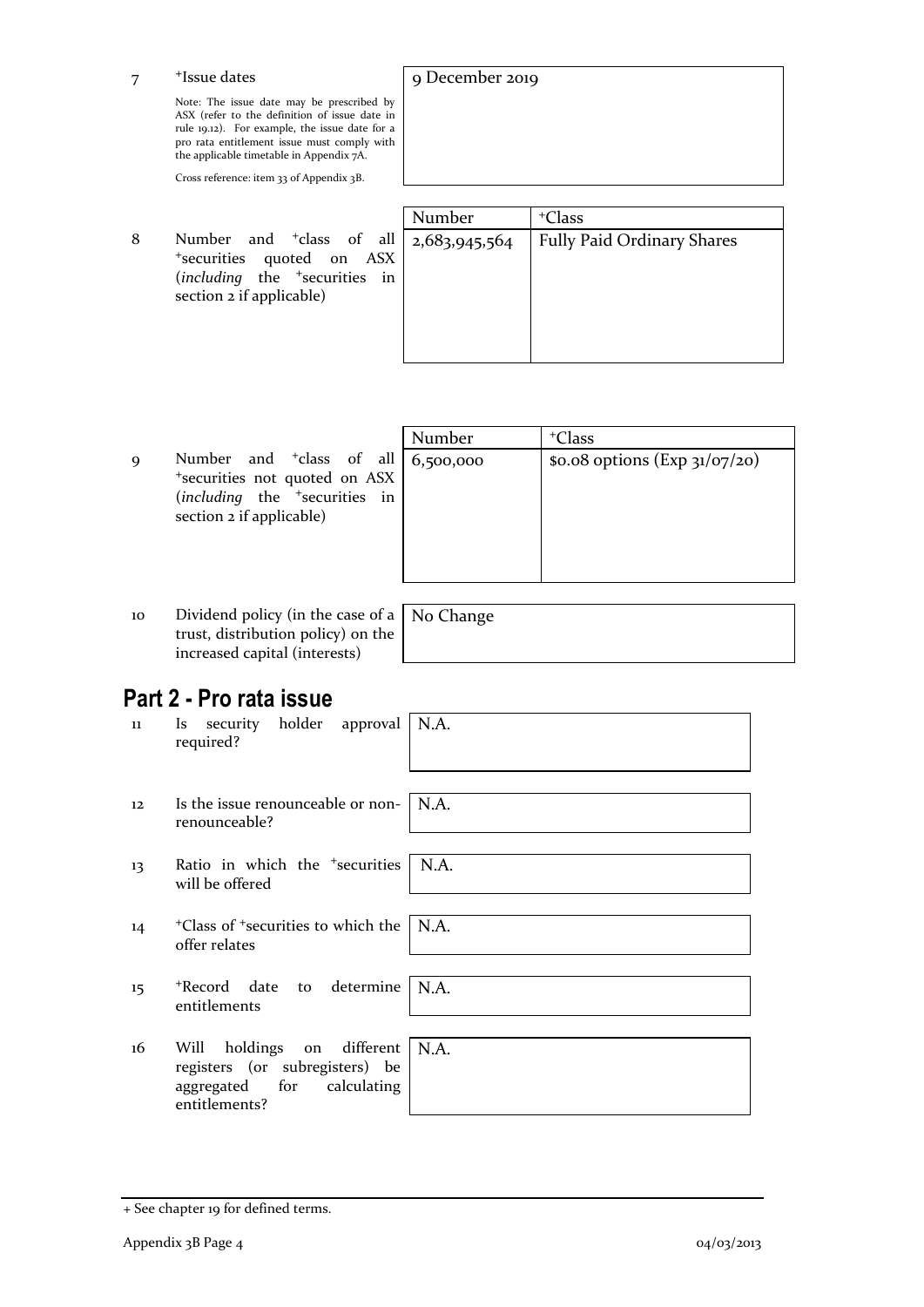| 17 | Policy for deciding entitlements<br>in relation to fractions                                                                                                                        | N.A. |
|----|-------------------------------------------------------------------------------------------------------------------------------------------------------------------------------------|------|
|    |                                                                                                                                                                                     |      |
| 18 | Names of countries in which the<br>entity has security holders who<br>will not be sent new offer<br>documents                                                                       | N.A. |
|    | Note: Security holders must be told how their<br>entitlements are to be dealt with.                                                                                                 |      |
|    | Cross reference: rule 7.7.                                                                                                                                                          |      |
| 19 | Closing<br>date for<br>receipt<br>of<br>acceptances or renunciations                                                                                                                | N.A. |
|    |                                                                                                                                                                                     |      |
| 20 | Names of any underwriters                                                                                                                                                           | N.A. |
|    |                                                                                                                                                                                     |      |
| 21 | Amount of any underwriting fee<br>or commission                                                                                                                                     | N.A. |
|    |                                                                                                                                                                                     |      |
| 22 | Names of any brokers to the<br>issue                                                                                                                                                | N.A. |
|    |                                                                                                                                                                                     |      |
| 23 | Fee or commission payable to<br>the broker to the issue                                                                                                                             | N.A. |
| 24 | Amount of any handling fee<br>payable to brokers who lodge<br>acceptances or renunciations on<br>behalf of security holders                                                         | N.A. |
|    |                                                                                                                                                                                     |      |
| 25 | If the issue is contingent on<br>security holders' approval, the<br>date of the meeting                                                                                             | N.A. |
|    |                                                                                                                                                                                     |      |
| 26 | Date entitlement and acceptance<br>form and offer documents will be<br>sent to persons entitled                                                                                     | N.A. |
|    |                                                                                                                                                                                     |      |
| 27 | If the entity has issued options,<br>and the terms entitle option<br>holders<br>participate<br>to<br>on<br>exercise, the date on which<br>notices will be sent to option<br>holders | N.A. |
|    |                                                                                                                                                                                     |      |
| 28 | Date rights trading will begin (if<br>applicable)                                                                                                                                   | N.A. |
|    |                                                                                                                                                                                     |      |
| 29 | Date rights trading will end (if $\mid$ N.A.<br>applicable)                                                                                                                         |      |
|    |                                                                                                                                                                                     |      |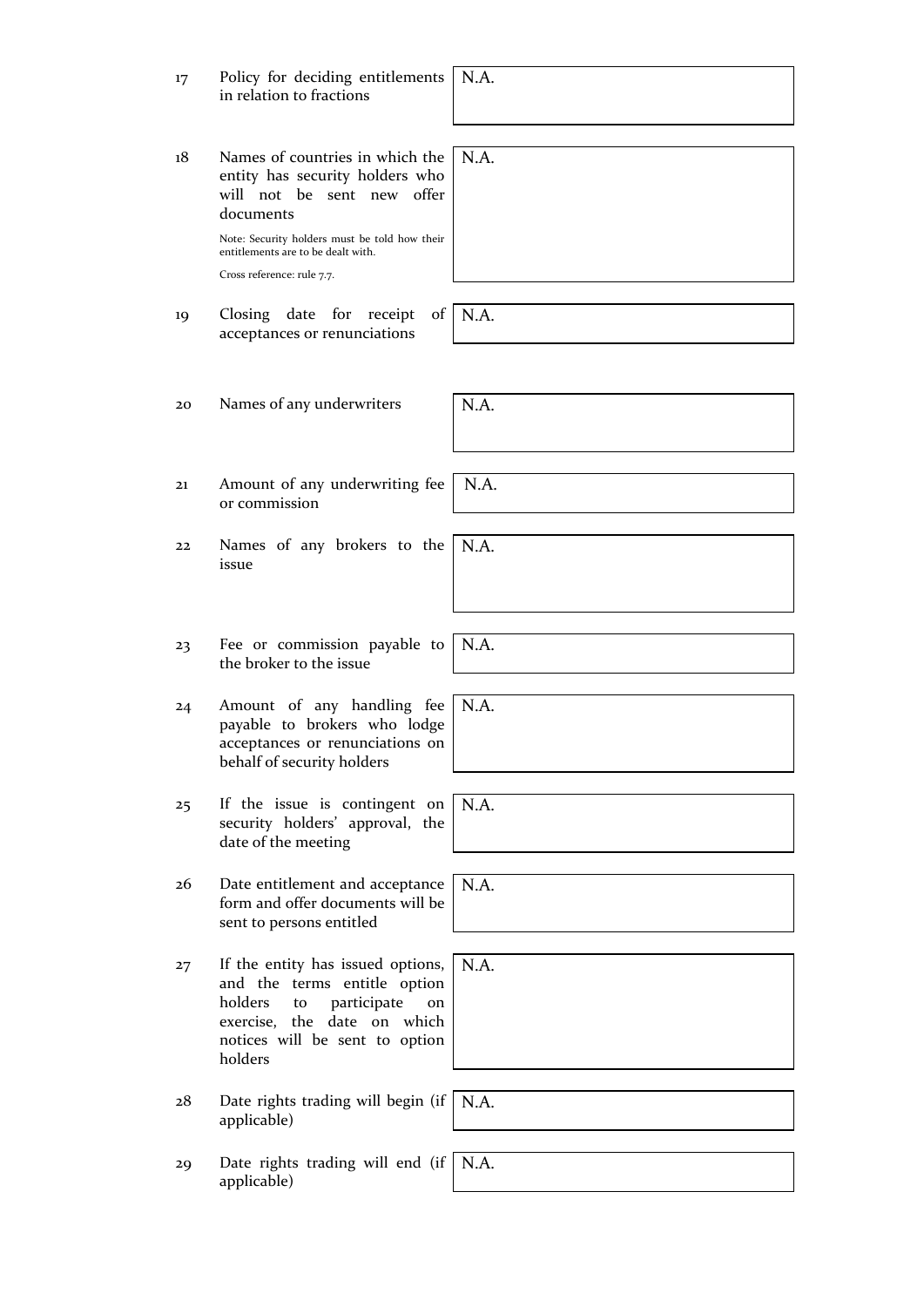| 30 | How do security holders sell   N.A.<br>their entitlements in full through<br>a broker?                        |      |
|----|---------------------------------------------------------------------------------------------------------------|------|
|    |                                                                                                               |      |
| 31 | How do security holders sell part<br>of their entitlements through a<br>broker and accept for the<br>balance? | N.A. |
|    |                                                                                                               |      |
| 32 | How do security holders dispose<br>of their entitlements (except by<br>sale through a broker)?                | N.A. |
|    |                                                                                                               |      |
| 33 | <sup>+</sup> Issue date                                                                                       | N.A. |
|    |                                                                                                               |      |

 $\overline{\phantom{a}}$ 

<sup>+</sup> See chapter 19 for defined terms.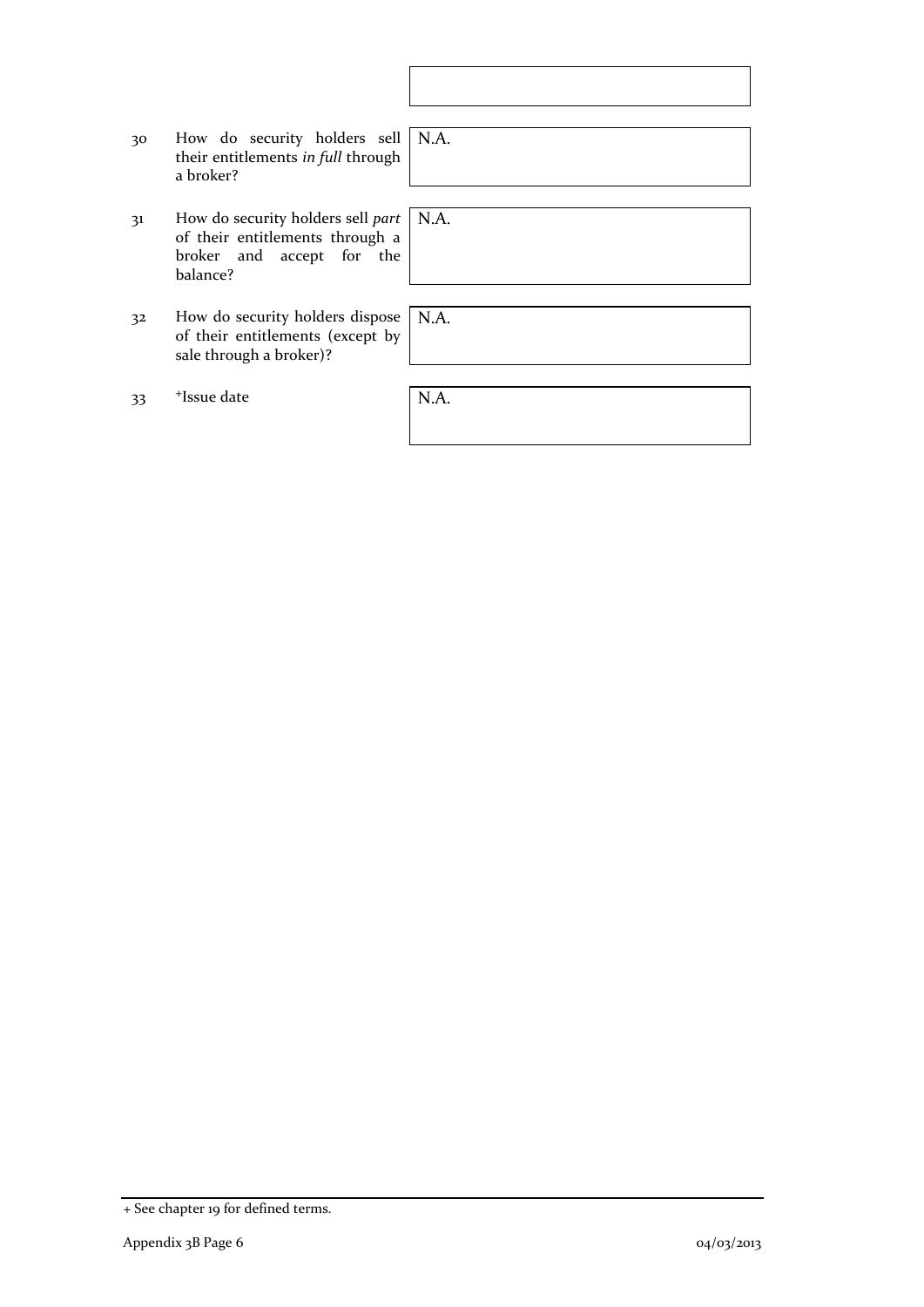### **Part 3 - Quotation of securities**

*You need only complete this section if you are applying for quotation of securities*



#### **Entities that have ticked box 34(a)**

#### **Additional securities forming a new class of securities**

*Tick to indicate you are providing the information or documents*

| 35  | If the 'securities are 'equity securities, the names of the 20 largest holders of the<br>additional <sup>+</sup> securities, and the number and percentage of additional <sup>+</sup> securities<br>held by those holders                             |
|-----|-------------------------------------------------------------------------------------------------------------------------------------------------------------------------------------------------------------------------------------------------------|
| -36 | If the *securities are *equity securities, a distribution schedule of the additional<br>*securities setting out the number of holders in the categories<br>$1 - 1,000$<br>$1,001 - 5,000$<br>$5,001 - 10,000$<br>10,001 - 100,000<br>100,001 and over |
| 37  | A copy of any trust deed for the additional +securities                                                                                                                                                                                               |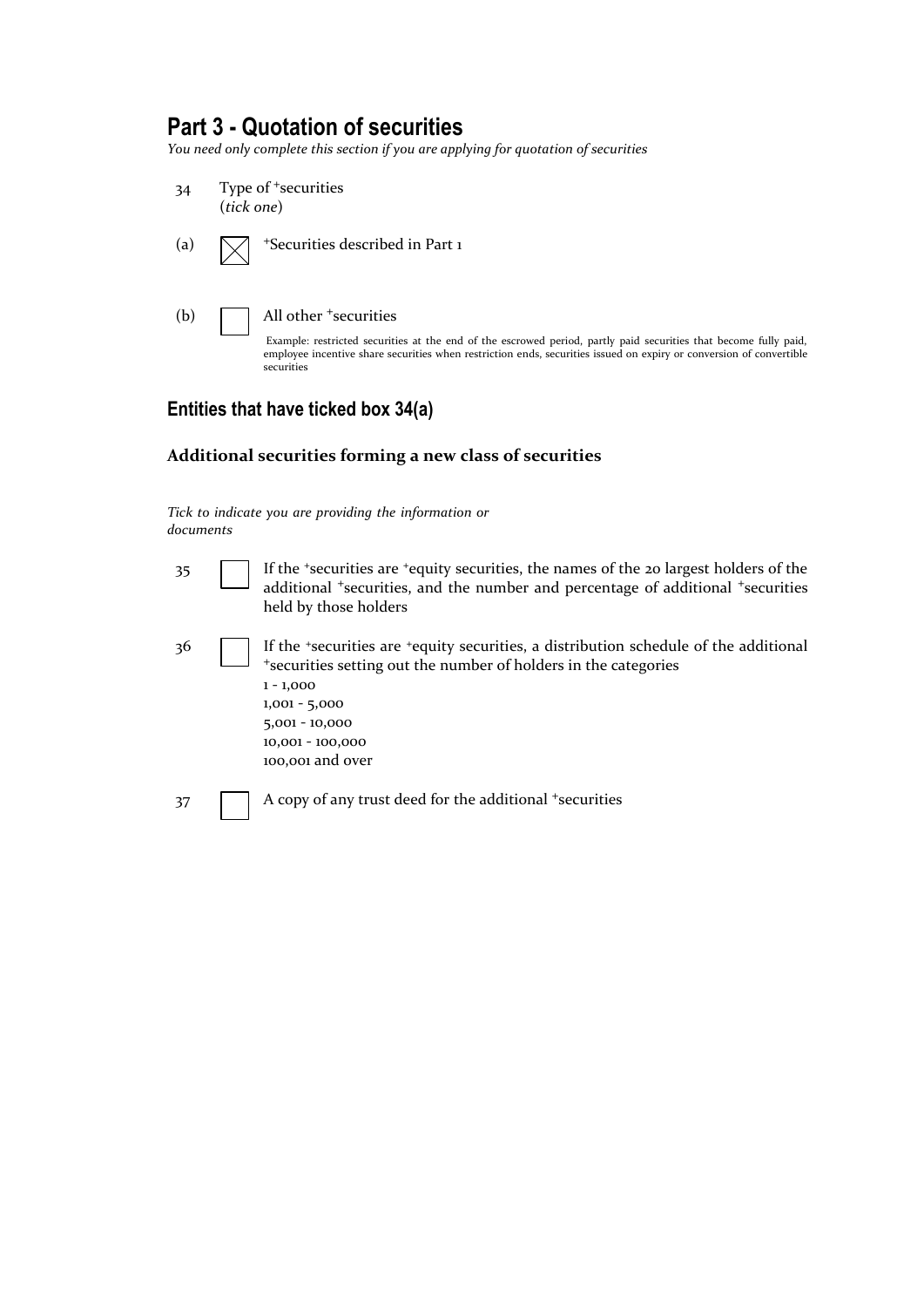## Entities that have ticked box 34(b)

| Number of <sup>+</sup> securities for which<br><sup>+</sup> quotation is sought                                                                                                                                                                                                                                                                                                                                                                                 |        |                    |
|-----------------------------------------------------------------------------------------------------------------------------------------------------------------------------------------------------------------------------------------------------------------------------------------------------------------------------------------------------------------------------------------------------------------------------------------------------------------|--------|--------------------|
| <sup>+</sup> Class of <sup>+</sup> securities for which<br>quotation is sought                                                                                                                                                                                                                                                                                                                                                                                  |        |                    |
| Do the <sup>+</sup> securities rank equally in<br>all respects from the <sup>+</sup> issue date<br>with an existing <sup>+</sup> class of quoted<br><sup>+</sup> securities?                                                                                                                                                                                                                                                                                    |        |                    |
| If the additional <sup>+</sup> securities do<br>not rank equally, please state:<br>the date from which they do<br>$\bullet$<br>the extent to<br>which they<br>$\bullet$<br>for<br>the<br>participate<br>next<br>dividend, (in the case of a<br>trust, distribution) or interest<br>payment<br>the extent to which they do<br>$\bullet$<br>not rank equally, other than in<br>relation to the next dividend,<br>distribution<br>interest<br><b>or</b><br>payment |        |                    |
| Reason for request for quotation<br>now<br>Example: In the case of restricted securities, end<br>of restriction period<br>(if issued upon conversion of<br>another <sup>+</sup> security, clearly identify<br>that other 'security)                                                                                                                                                                                                                             |        |                    |
| and <sup>+</sup> class<br>Number<br>$\sigma$ f<br>all<br><sup>+</sup> securities<br>quoted<br>on<br><b>ASX</b><br>(including the <sup>+</sup> securities in clause<br>38)                                                                                                                                                                                                                                                                                       | Number | <sup>+</sup> Class |
|                                                                                                                                                                                                                                                                                                                                                                                                                                                                 |        |                    |

<sup>+</sup> See chapter 19 for defined terms.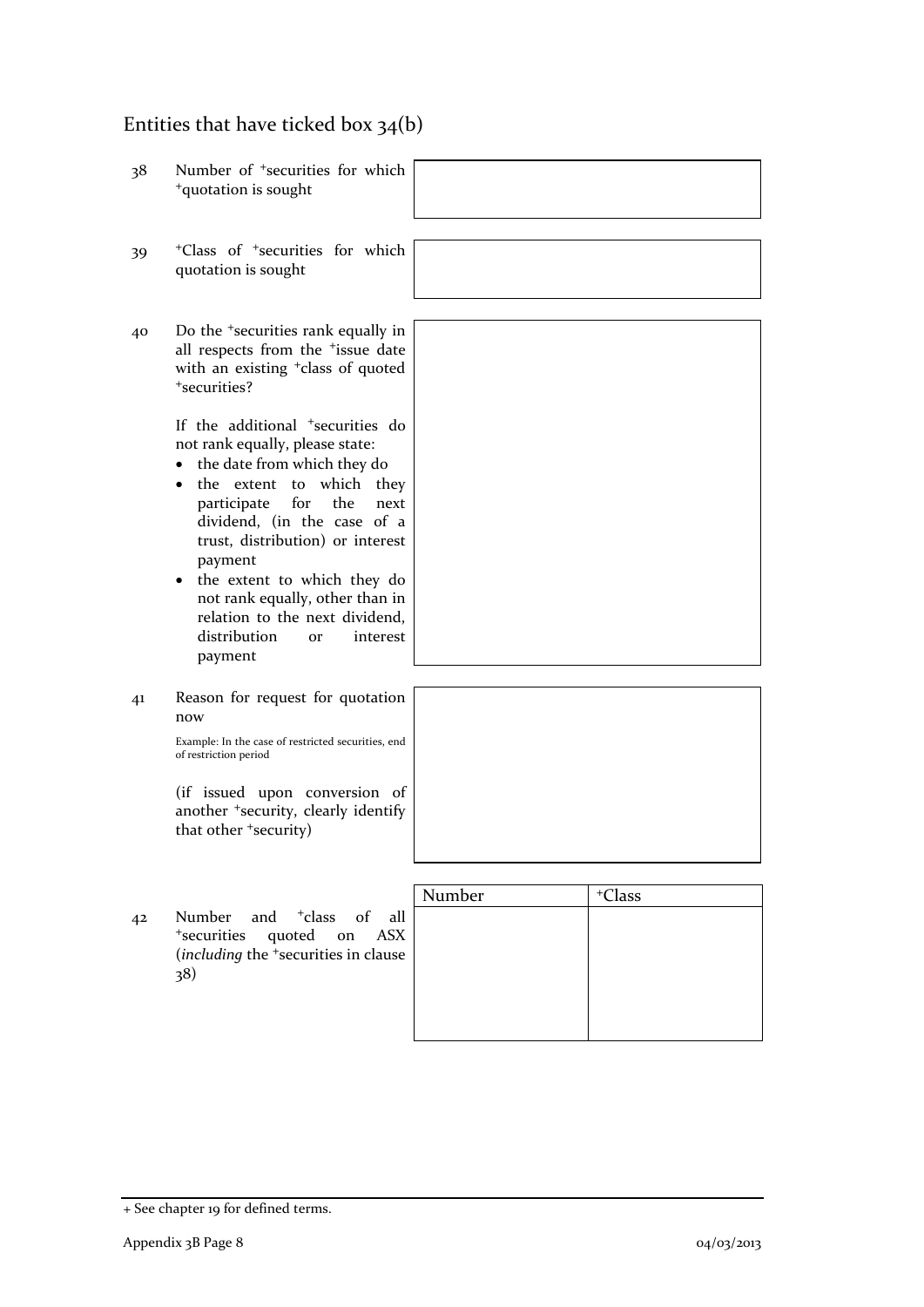#### **Quotation agreement**

- 1 <sup>+</sup>Quotation of our additional <sup>+</sup>securities is in ASX's absolute discretion. ASX may quote the <sup>+</sup>securities on any conditions it decides.
- 2 We warrant the following to ASX.
	- The issue of the +securities to be quoted complies with the law and is not for an illegal purpose.
	- There is no reason why those +securities should not be granted <sup>+</sup>quotation.
	- An offer of the *\*securities* for sale within 12 months after their issue will not require disclosure under section  $707(3)$  or section  $1012C(6)$  of the Corporations Act.

Note: An entity may need to obtain appropriate warranties from subscribers for the securities in order to be able to give this warranty

- Section 724 or section 1016E of the Corporations Act does not apply to any applications received by us in relation to any +securities to be quoted and that no-one has any right to return any +securities to be quoted under sections 737, 738 or 1016F of the Corporations Act at the time that we request that the <sup>+</sup>securities be quoted.
- If we are a trust, we warrant that no person has the right to return the <sup>+</sup>securities to be quoted under section 1019B of the Corporations Act at the time that we request that the +securities be quoted.
- 3 We will indemnify ASX to the fullest extent permitted by law in respect of any claim, action or expense arising from or connected with any breach of the warranties in this agreement.
- 4 We give ASX the information and documents required by this form. If any information or document is not available now, we will give it to ASX before <sup>+</sup>quotation of the <sup>+</sup>securities begins. We acknowledge that ASX is relying on the information and documents. We warrant that they are (will be) true and complete.

 $== == == == ==$ 

 $Sign here: \n \begin{array}{ccc}\n & \textbf{Inv} \sim \textbf{Conv} \\
& \textbf{Conv} \sim \textbf{Conv} \\
& \textbf{Conv} \sim \textbf{Conv} \\
& \textbf{Conv} \sim \textbf{Conv} \\
& \textbf{Conv} \sim \textbf{Conv} \\
& \textbf{Conv} \sim \textbf{Conv} \\
& \textbf{Conv} \sim \textbf{Conv} \\
& \textbf{Conv} \sim \textbf{Conv} \\
& \textbf{Conv} \sim \textbf{Conv} \\
& \textbf{Conv} \sim \textbf{Conv} \\
& \textbf{Conv} \sim \textbf{Conv} \\
& \textbf{Conv} \sim \textbf{Conv} \\
&$ (Company secretary)

Print name: Craig J McPherson

<sup>+</sup> See chapter 19 for defined terms.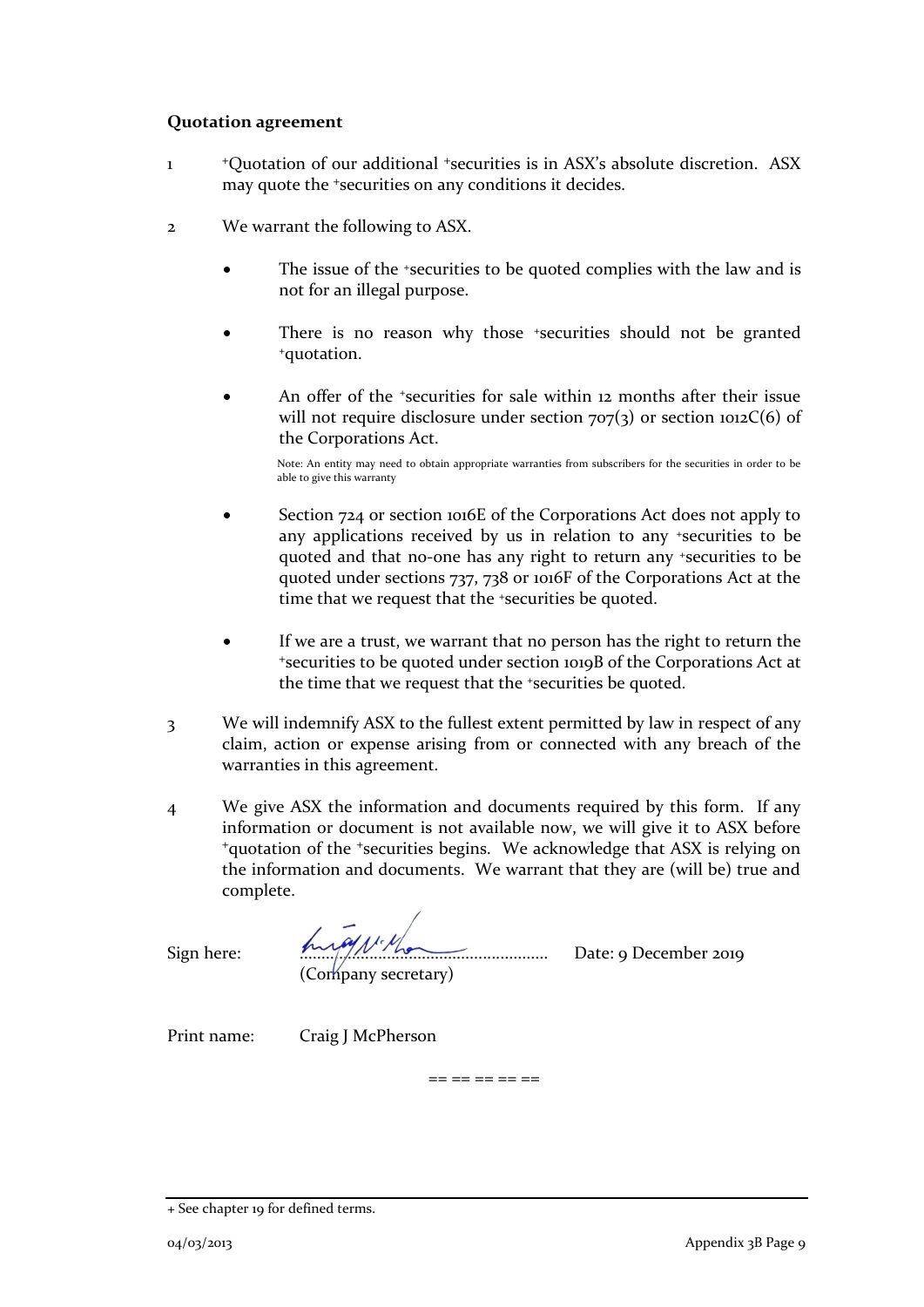# **Appendix 3B – Annexure 1**

## **Calculation of placement capacity under rule 7.1 and rule 7.1A for eligible entities**

Introduced 01/08/12 Amended 04/03/13

## **Part 1**

| Rule 7.1 – Issues exceeding 15% of capital                                                                                                                                                                                                                                                                                                                                                                                                                                                                                                                                                                                                                                                                                                            |                                                                                                                                                                                                                                                                                                                                                                                                                                                                                                                                                                                                                                                                                                                                                                                    |  |
|-------------------------------------------------------------------------------------------------------------------------------------------------------------------------------------------------------------------------------------------------------------------------------------------------------------------------------------------------------------------------------------------------------------------------------------------------------------------------------------------------------------------------------------------------------------------------------------------------------------------------------------------------------------------------------------------------------------------------------------------------------|------------------------------------------------------------------------------------------------------------------------------------------------------------------------------------------------------------------------------------------------------------------------------------------------------------------------------------------------------------------------------------------------------------------------------------------------------------------------------------------------------------------------------------------------------------------------------------------------------------------------------------------------------------------------------------------------------------------------------------------------------------------------------------|--|
| Step 1: Calculate "A", the base figure from which the placement<br>capacity is calculated                                                                                                                                                                                                                                                                                                                                                                                                                                                                                                                                                                                                                                                             |                                                                                                                                                                                                                                                                                                                                                                                                                                                                                                                                                                                                                                                                                                                                                                                    |  |
| <b>Insert</b> number of fully paid +ordinary<br>securities on issue 12 months before the<br>*issue date or date of agreement to issue                                                                                                                                                                                                                                                                                                                                                                                                                                                                                                                                                                                                                 | 558,779,487                                                                                                                                                                                                                                                                                                                                                                                                                                                                                                                                                                                                                                                                                                                                                                        |  |
| Add the following:<br>Number of fully paid +ordinary securities<br>issued in that 12 month period under an<br>exception in rule 7.2<br>Number of fully paid <sup>+</sup> ordinary securities<br>$\bullet$<br>issued in that 12 month period with<br>shareholder approval<br>Number of partly paid +ordinary<br>$\bullet$<br>securities that became fully paid in that<br>12 month period<br>Note:<br>Include only ordinary securities here -<br>other classes of equity securities cannot<br>be added<br>Include here (if applicable) the securities<br>$\bullet$<br>the subject of the Appendix 3B to which<br>this form is annexed<br>It may be useful to set out issues of<br>$\bullet$<br>securities on different dates as separate<br>line items | 50,000,000 fully paid ordinary shares issued<br>on 8 March 2019 (approved by shareholders<br>under Listing Rule 7.4 on 15 November<br>2019)<br>30,000,000 fully paid ordinary shares issued<br>on 1 April 2019 (approved by shareholders<br>under Listing Rule 7.4 on 15 November<br>2019)<br>36,420,000 fully paid ordinary shares issued<br>on 10 April 2019 (Share Purchase Plan)<br>24,991 fully paid ordinary shares issued on<br>19 September 2019 (Option Exercise)<br>648,721,076 fully paid ordinary shares<br>issued on 9 December 2019 (approved by<br>shareholders under Listing Rule 7.1 on 15<br>November 2019)<br>1,333,333,333 fully paid ordinary shares<br>issued on 9 December 2019 (approved by<br>shareholders under Listing Rule 7.1 on 15<br>November 2019) |  |
| <b>Subtract</b> the number of fully paid +ordinary<br>securities cancelled during that 12 month<br>period                                                                                                                                                                                                                                                                                                                                                                                                                                                                                                                                                                                                                                             | Nil                                                                                                                                                                                                                                                                                                                                                                                                                                                                                                                                                                                                                                                                                                                                                                                |  |
| "А"                                                                                                                                                                                                                                                                                                                                                                                                                                                                                                                                                                                                                                                                                                                                                   | 2,657,278,887                                                                                                                                                                                                                                                                                                                                                                                                                                                                                                                                                                                                                                                                                                                                                                      |  |

<sup>+</sup> See chapter 19 for defined terms.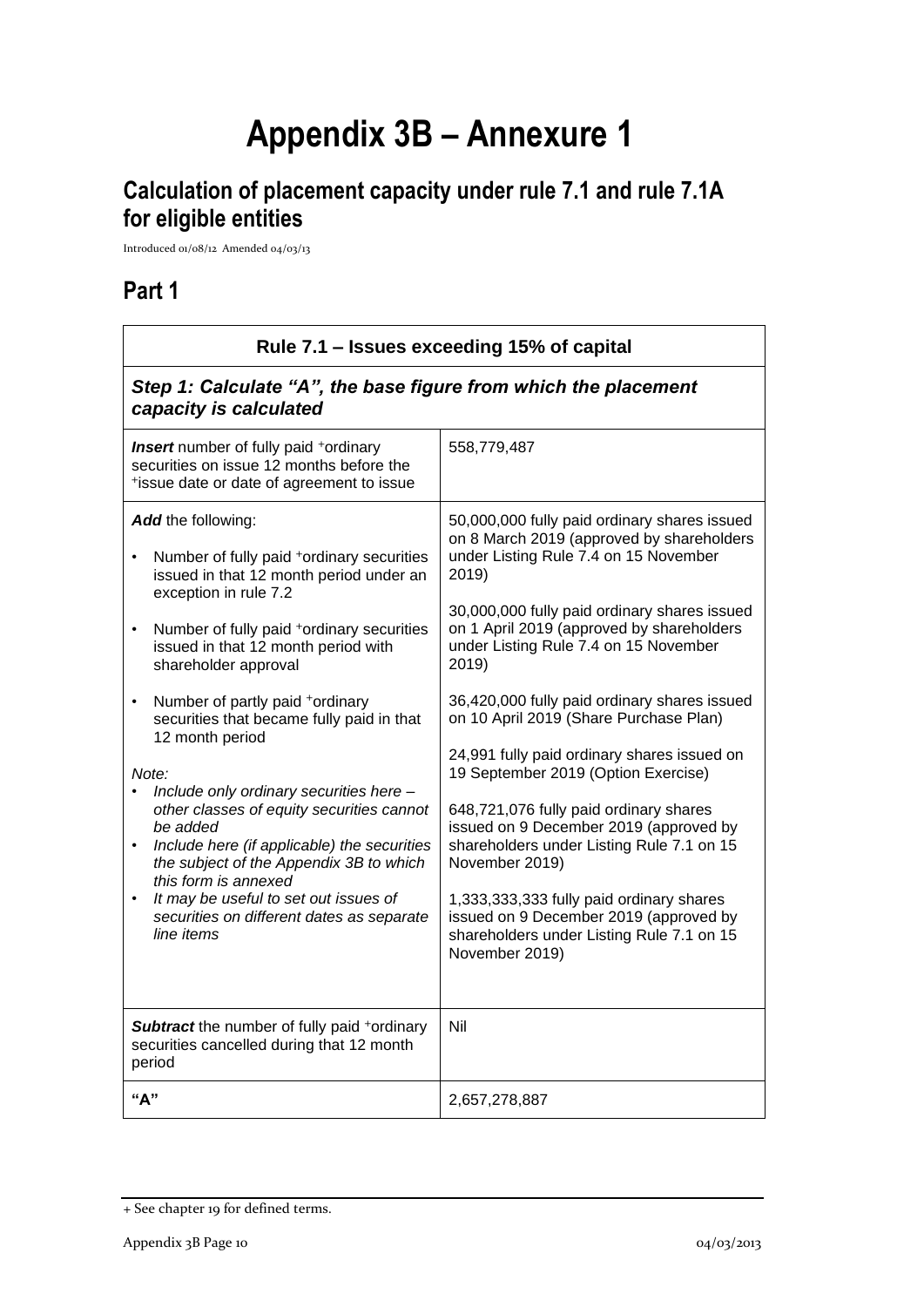| Step 2: Calculate 15% of "A"                                                                                                                                                                                                                                                                                                        |                                                                        |  |
|-------------------------------------------------------------------------------------------------------------------------------------------------------------------------------------------------------------------------------------------------------------------------------------------------------------------------------------|------------------------------------------------------------------------|--|
| "B"                                                                                                                                                                                                                                                                                                                                 | 0.15                                                                   |  |
|                                                                                                                                                                                                                                                                                                                                     | [Note: this value cannot be changed]                                   |  |
| Multiply "A" by 0.15                                                                                                                                                                                                                                                                                                                | 398,591,833                                                            |  |
| that has already been used                                                                                                                                                                                                                                                                                                          | Step 3: Calculate "C", the amount of placement capacity under rule 7.1 |  |
| <b>Insert</b> number of <sup>+</sup> equity securities issued<br>or agreed to be issued in that 12 month<br>period not counting those issued:<br>Under an exception in rule 7.2                                                                                                                                                     | 26,666,677 fully paid ordinary shares issued<br>on 9 December 2019.    |  |
| Under rule 7.1A<br>With security holder approval under rule<br>$\bullet$<br>7.1 or rule 7.4                                                                                                                                                                                                                                         |                                                                        |  |
| Note:<br>This applies to equity securities, unless<br>specifically excluded - not just ordinary<br>securities<br>Include here (if applicable) the securities<br>the subject of the Appendix 3B to which<br>this form is annexed<br>It may be useful to set out issues of<br>securities on different dates as separate<br>line items |                                                                        |  |
| "C"                                                                                                                                                                                                                                                                                                                                 | 26,666,677                                                             |  |
| Step 4: Subtract "C" from ["A" x "B"] to calculate remaining<br>placement capacity under rule 7.1                                                                                                                                                                                                                                   |                                                                        |  |
| "A" x 0.15                                                                                                                                                                                                                                                                                                                          | 398,591,833                                                            |  |
| Note: number must be same as shown in<br>Step 2                                                                                                                                                                                                                                                                                     |                                                                        |  |
| Subtract "C"                                                                                                                                                                                                                                                                                                                        | 26,666,677                                                             |  |
| Note: number must be same as shown in<br>Step 3                                                                                                                                                                                                                                                                                     |                                                                        |  |
| <b>Total</b> ["A" $\times$ 0.15] - "C"                                                                                                                                                                                                                                                                                              | 371,925,156                                                            |  |
|                                                                                                                                                                                                                                                                                                                                     | [Note: this is the remaining placement<br>capacity under rule 7.1]     |  |

<sup>+</sup> See chapter 19 for defined terms.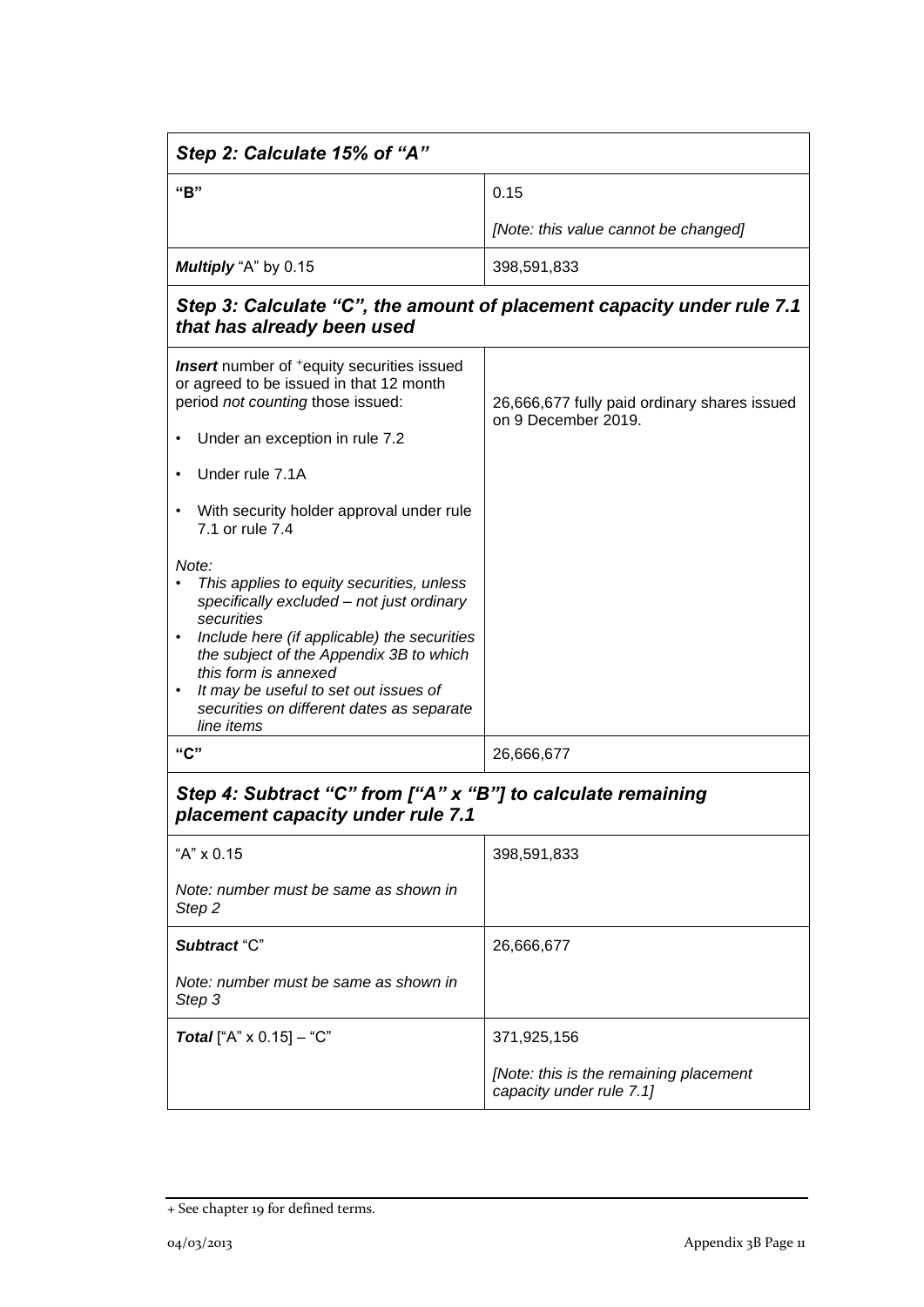## **Part 2**

| Rule 7.1A - Additional placement capacity for eligible entities                                                                                                                                                                                                                                                                                                                                                                                                                    |                                    |
|------------------------------------------------------------------------------------------------------------------------------------------------------------------------------------------------------------------------------------------------------------------------------------------------------------------------------------------------------------------------------------------------------------------------------------------------------------------------------------|------------------------------------|
| Step 1: Calculate "A", the base figure from which the placement<br>capacity is calculated                                                                                                                                                                                                                                                                                                                                                                                          |                                    |
| "А"                                                                                                                                                                                                                                                                                                                                                                                                                                                                                | Not applicable                     |
| Note: number must be same as shown in<br>Step 1 of Part 1                                                                                                                                                                                                                                                                                                                                                                                                                          |                                    |
| Step 2: Calculate 10% of "A"                                                                                                                                                                                                                                                                                                                                                                                                                                                       |                                    |
| "D"                                                                                                                                                                                                                                                                                                                                                                                                                                                                                | 0.10                               |
|                                                                                                                                                                                                                                                                                                                                                                                                                                                                                    | Note: this value cannot be changed |
| Multiply "A" by 0.10                                                                                                                                                                                                                                                                                                                                                                                                                                                               | Not applicable                     |
| Step 3: Calculate "E", the amount of placement capacity under rule<br>7.1A that has already been used                                                                                                                                                                                                                                                                                                                                                                              |                                    |
| <b>Insert</b> number of <sup>+</sup> equity securities issued<br>or agreed to be issued in that 12 month<br>period under rule 7.1A                                                                                                                                                                                                                                                                                                                                                 |                                    |
| Notes:<br>This applies to equity securities - not<br>just ordinary securities<br>Include here $-$ if applicable $-$ the<br>securities the subject of the Appendix<br>3B to which this form is annexed<br>Do not include equity securities issued<br>under rule 7.1 (they must be dealt with<br>in Part 1), or for which specific security<br>holder approval has been obtained<br>It may be useful to set out issues of<br>securities on different dates as separate<br>line items |                                    |
| "E"                                                                                                                                                                                                                                                                                                                                                                                                                                                                                | Not applicable                     |

<sup>+</sup> See chapter 19 for defined terms.